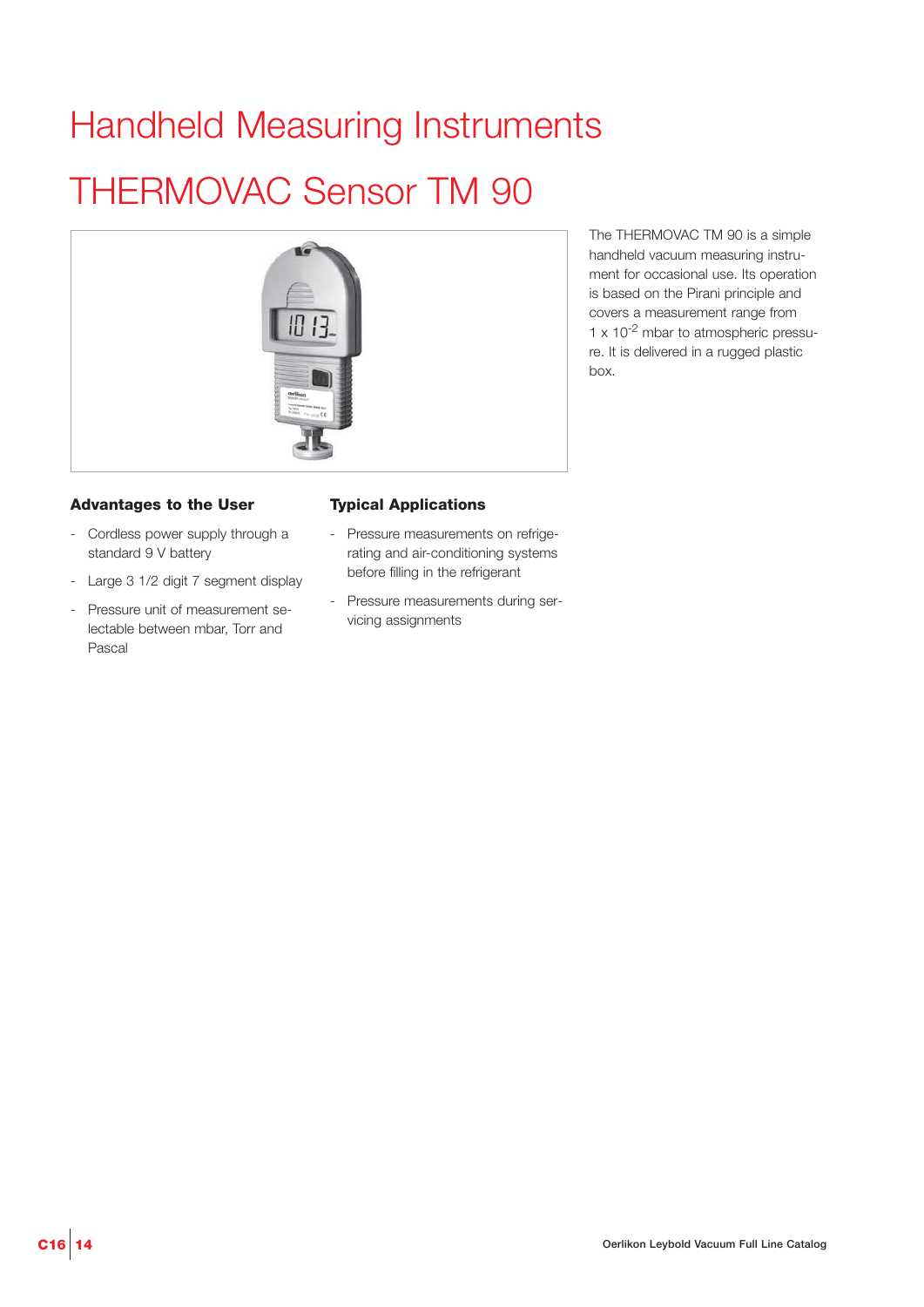# **Technical Data TM 90**

| Weight (including battery)<br>kg (lbs)<br>0.2(0.44)<br>9 Volt battery (type 6 LR61)<br>Power source<br><b>Battery life</b><br>h<br>< 5<br>Connection<br><b>DN</b><br>16 KF or 25 KF<br>Controls<br>On/Off/Unit selector<br>Indicated units of measurement<br>mbar, microns, Pa<br>atm. to 1 $\times$ 10 <sup>-2</sup> mbar<br>Measurement range<br>(atm. to 1 Pa, atm. to 1 micron)<br>Automatic shutdown<br>after 15 minutes; last read out is displayed again after restarting<br>Reading accuracy<br>mbar<br>$< 2 \pm 5\%$ , $> 2 \pm 10\%$ ,<br>microns<br>$<$ 20.000 $\pm$ 5%, $>$ 20.000 microns $\pm$ 10%<br>microns: in steps down to 1 micron<br>Resolution<br>Pascal: in steps down to 1 Pa<br>mbar: in steps down to 0.01 mbar<br>0 to 50<br>$^{\circ}C$<br>Operating temperature<br>$-10$ to $+60$<br>$^{\circ}C$<br>Storage temperature<br>10<br>Maximum overpressure<br>bar abs. |  |
|------------------------------------------------------------------------------------------------------------------------------------------------------------------------------------------------------------------------------------------------------------------------------------------------------------------------------------------------------------------------------------------------------------------------------------------------------------------------------------------------------------------------------------------------------------------------------------------------------------------------------------------------------------------------------------------------------------------------------------------------------------------------------------------------------------------------------------------------------------------------------------------------|--|
|                                                                                                                                                                                                                                                                                                                                                                                                                                                                                                                                                                                                                                                                                                                                                                                                                                                                                                |  |
|                                                                                                                                                                                                                                                                                                                                                                                                                                                                                                                                                                                                                                                                                                                                                                                                                                                                                                |  |
|                                                                                                                                                                                                                                                                                                                                                                                                                                                                                                                                                                                                                                                                                                                                                                                                                                                                                                |  |
|                                                                                                                                                                                                                                                                                                                                                                                                                                                                                                                                                                                                                                                                                                                                                                                                                                                                                                |  |
|                                                                                                                                                                                                                                                                                                                                                                                                                                                                                                                                                                                                                                                                                                                                                                                                                                                                                                |  |
|                                                                                                                                                                                                                                                                                                                                                                                                                                                                                                                                                                                                                                                                                                                                                                                                                                                                                                |  |
|                                                                                                                                                                                                                                                                                                                                                                                                                                                                                                                                                                                                                                                                                                                                                                                                                                                                                                |  |
|                                                                                                                                                                                                                                                                                                                                                                                                                                                                                                                                                                                                                                                                                                                                                                                                                                                                                                |  |
|                                                                                                                                                                                                                                                                                                                                                                                                                                                                                                                                                                                                                                                                                                                                                                                                                                                                                                |  |
|                                                                                                                                                                                                                                                                                                                                                                                                                                                                                                                                                                                                                                                                                                                                                                                                                                                                                                |  |
|                                                                                                                                                                                                                                                                                                                                                                                                                                                                                                                                                                                                                                                                                                                                                                                                                                                                                                |  |
|                                                                                                                                                                                                                                                                                                                                                                                                                                                                                                                                                                                                                                                                                                                                                                                                                                                                                                |  |
|                                                                                                                                                                                                                                                                                                                                                                                                                                                                                                                                                                                                                                                                                                                                                                                                                                                                                                |  |

# **Ordering Information TM 90**

| TM 90, DN 16 KF | Part No. 230 076 |
|-----------------|------------------|
| TM 90, DN 25 KF | Part No. 230 077 |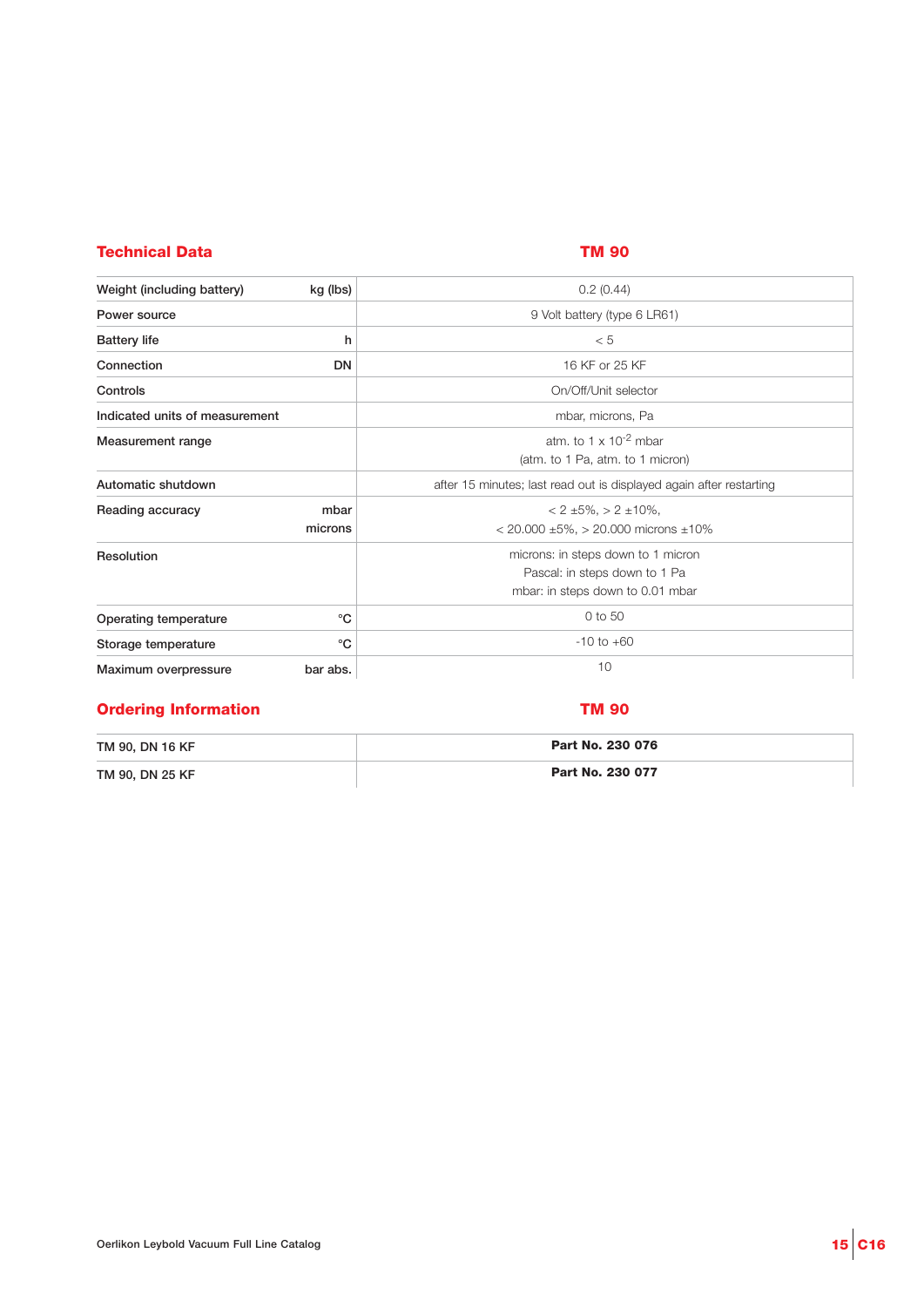# THERMOVAC Sensor TM 100



### **Advantages to the User**

- Cordless power supply through a standard 9 V battery
- Large 4-digit 7-segment display
- Pressure unit of measurement selectable between mbar, Torr and Pascal
- Pressure measurements above 15 mbar are independent of the type of gas
- Protection category IP 40

The handheld THERMOVAC TM 100 is capable of measuring pressures within the pressure range of  $5 \times 10^{-4}$  to 1200 mbar. By combining a piezoresistive pressure sensor for the upper and a Pirani sensor for the lower pressure range, the measurements made by the THERMOVAC TM 100 are independent of the type of gas above pressures of 15 mbar. Especially noteworthy is the exceptionally long battery life.

### **Typical Applications**

- Mobile pressure measurements of all kinds
- Pressure measurements on refrigerating and air-conditioning systems before filling in the refrigerant
- Pressure measurements during servicing of vacuum pumps
- Pressure measurements during the production of gas filled pressurised lamps, respectively refilling



Dimensional drawing for the THERMOVAC TM 100